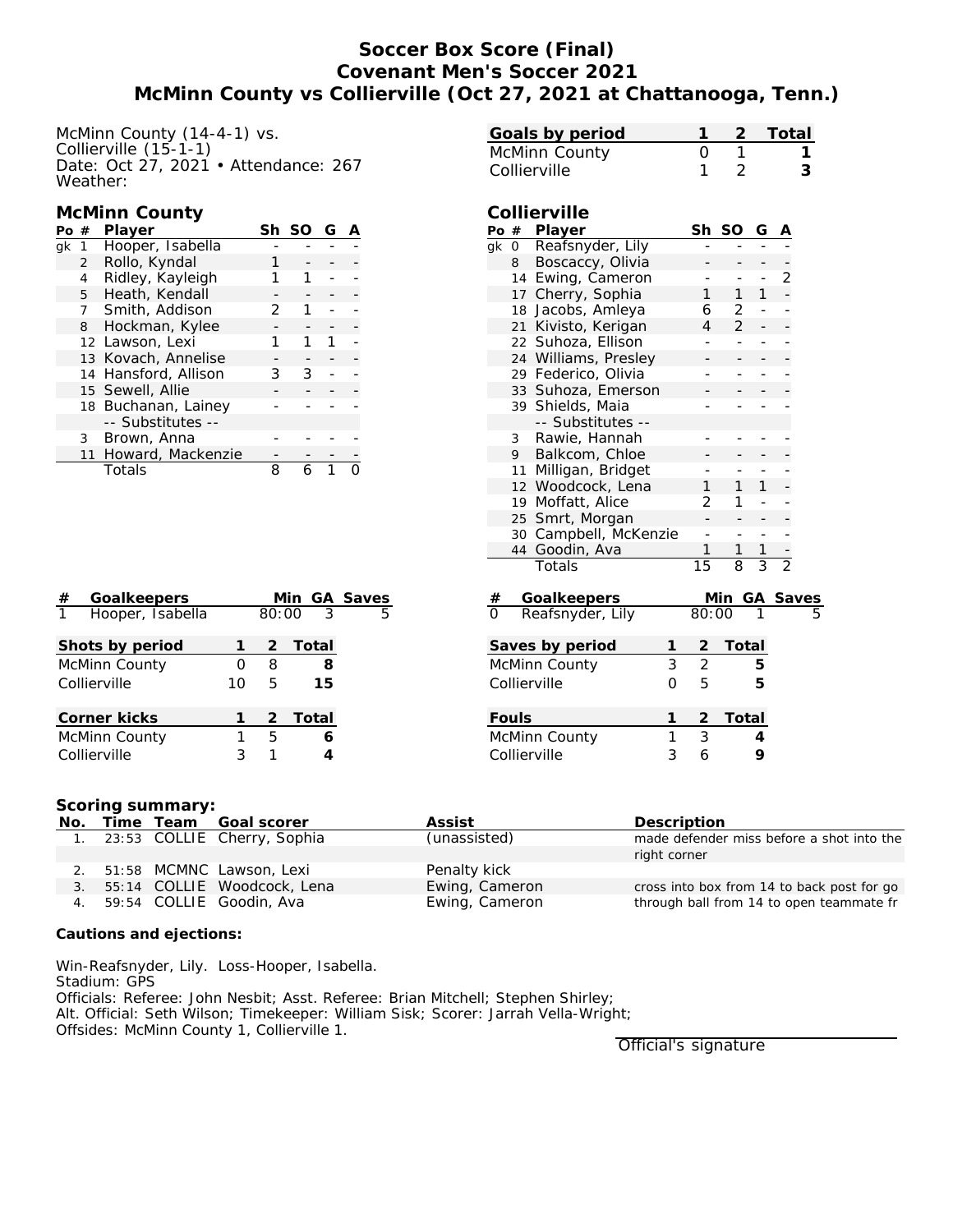## **Play-by-Play Summary (1st period) McMinn County vs Collierville (Oct 27, 2021 at Chattanooga, Tenn.)**

**McMinn County Starters:**

- GK 1 Hooper, Isabella
	- 2 Rollo, Kyndal
	- 4 Ridley, Kayleigh
	- 5 Heath, Kendall
	- 7 Smith, Addison
	- 8 Hockman, Kylee
	- 12 Lawson, Lexi
	- 13 Kovach, Annelise
	- 14 Hansford, Allison
	- 15 Sewell, Allie
	- 18 Buchanan, Lainey

**Collierville Starters:**

- GK 0 Reafsnyder, Lily 8 Boscaccy, Olivia
	- 14 Ewing, Cameron
	- 17 Cherry, Sophia
	- 18 Jacobs, Amleya
	- 21 Kivisto, Kerigan
	- 22 Suhoza, Ellison
	- 24 Williams, Presley
	- 29 Federico, Olivia
	- 33 Suhoza, Emerson
		- 39 Shields, Maia
- 00:00 Hooper, Isabella at goalie for McMinn County.
- 00:00 Reafsnyder, Lily at goalie for Collierville. Foul on McMinn County.
- 03:49 Shot by COLLIER Kivisto, Kerigan WIDE RIGHT.
- 04:21 Corner kick by COLLIER Cherry, Sophia [04:21]. Offside against Collierville.
- 07:09 Shot by COLLIER Jacobs, Amleya WIDE RIGHT.
- 09:02 Offside against McMinn County.
- 12:14 Corner kick by MCMNCO Smith, Addison [12:14].
- 16:09 Shot by COLLIER Jacobs, Amleya WIDE LEFT.
- 16:18 MCMNCO substitution: Howard, Mackenzie for Rollo, Kyndal.
- 17:56 Shot by COLLIER Kivisto, Kerigan, SAVE Hooper, Isabella.
- 18:26 Corner kick by COLLIER Cherry, Sophia [18:26].
- 18:31 Shot by COLLIER Kivisto, Kerigan WIDE LEFT.
- 20:56 Shot by COLLIER Jacobs, Amleya, SAVE Hooper, Isabella.
- 23:02 Shot by COLLIER Jacobs, Amleya BLOCKED.
- 23:53 GOAL by COLLIER Cherry, Sophia (FIRST GOAL).

### **MCMINN COUNTY 0, COLLIERVILLE 1**

\*made defender miss before a shot into the bottom right corner

- 26:10 Shot by COLLIER Kivisto, Kerigan, SAVE Hooper, Isabella.
- 27:33 Shot by COLLIER Jacobs, Amleya WIDE RIGHT.
- 27:50 COLLIER substitution: Moffatt, Alice for Williams, Presley.
- 27:50 COLLIER substitution: Smrt, Morgan for Kivisto, Kerigan.
- 28:28 Corner kick by COLLIER Cherry, Sophia [28:28]. Foul on Collierville. Foul on Collierville.
- 32:18 COLLIER substitution: Rawie, Hannah for Suhoza, Emerson.
- 37:40 COLLIER substitution: Goodin, Ava for Jacobs, Amleya.
- 37:40 COLLIER substitution: Williams, Presley for Shields, Maia.
- 37:40 COLLIER substitution: Balkcom, Chloe for Cherry, Sophia. Foul on Collierville.
- 40:00 End of period [40:00].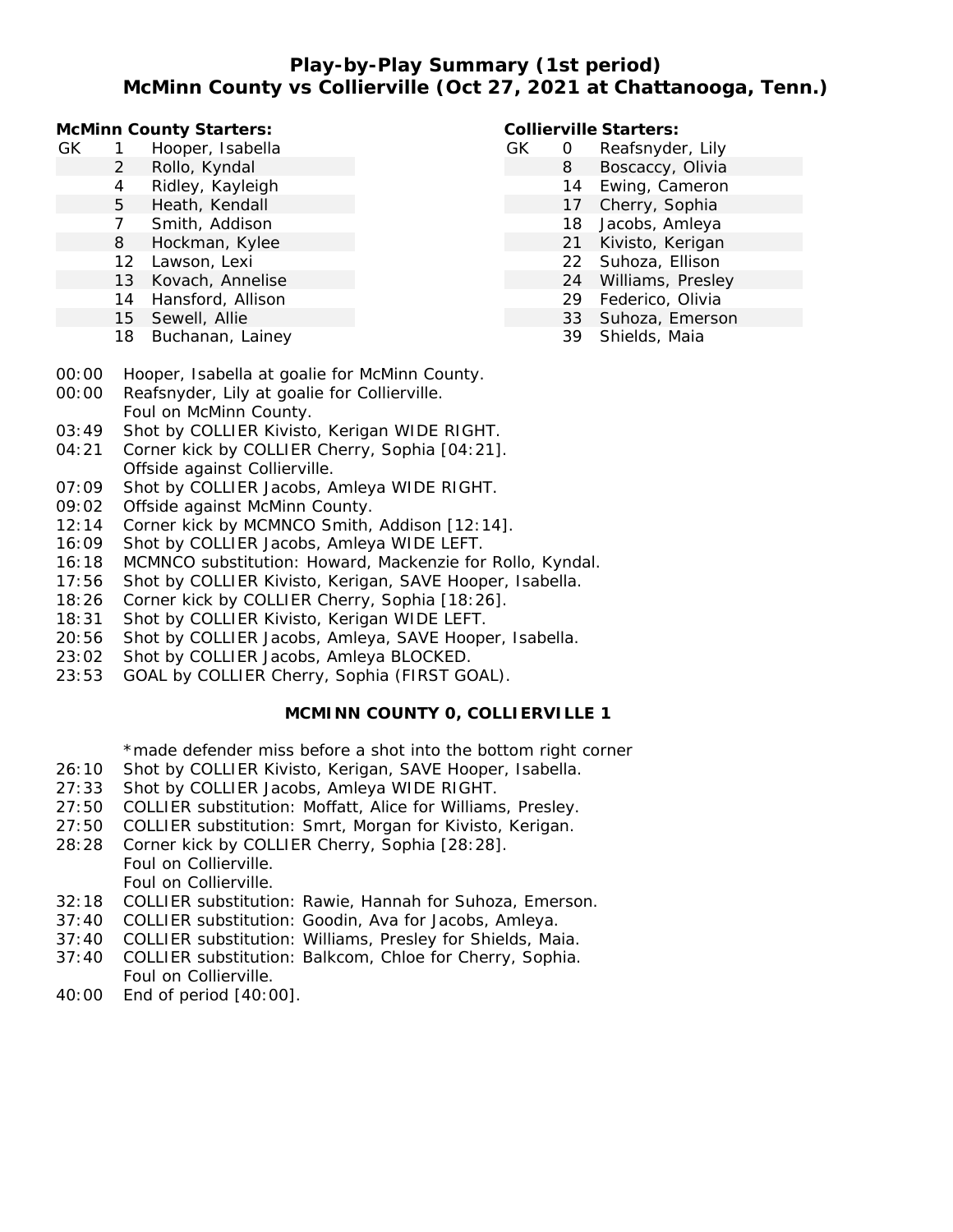# **Play-by-Play Summary (2nd period) McMinn County vs Collierville (Oct 27, 2021 at Chattanooga, Tenn.)**

- 40:00 Start of 2nd period [40:00].
- 40:00 For MCMNCO: #1 Hooper, Isabella, #2 Rollo, Kyndal, #4 Ridley, Kayleigh, #5 Heath, Kendall, #7 Smith, Addison, #8 Hockman, Kylee, #12 Lawson, Lexi, #13 Kovach, Annelise, #14 Hansford, Allison, #15 Sewell, Allie, #18 Buchanan, Lainey.
- 40:00 For COLLIER: #0 Reafsnyder, Lily, #8 Boscaccy, Olivia, #14 Ewing, Cameron, #17 Cherry, Sophia, #18 Jacobs, Amleya, #21 Kivisto, Kerigan, #22 Suhoza, Ellison, #24 Williams, Presley, #29 Federico, Olivia, #33 Suhoza, Emerson, #39 Shields, Maia. Foul on Collierville.
- 46:29 Shot by MCMNCO Smith, Addison, SAVE Reafsnyder, Lily.
- 47:59 Corner kick by MCMNCO Lawson, Lexi [47:59]. Foul on McMinn County. Foul on Collierville.
- 50:27 Shot by MCMNCO Smith, Addison BLOCKED.
- 50:47 Corner kick by MCMNCO Lawson, Lexi [50:47].
- 51:05 Corner kick by MCMNCO Lawson, Lexi [51:05].
- 51:10 Shot by MCMNCO Hansford, Allison, SAVE Reafsnyder, Lily. Foul on Collierville.
- 51:58 MCMNCO Lawson, Lexi PENALTY KICK GOAL.

#### **MCMINN COUNTY 1, COLLIERVILLE 1**

- 51:58 MCMNCO substitution: Howard, Mackenzie for Smith, Addison.
- 51:58 COLLIER substitution: Goodin, Ava for Cherry, Sophia.
- 53:52 Shot by MCMNCO Hansford, Allison, SAVE Reafsnyder, Lily. Foul on McMinn County.
- 55:14 GOAL by COLLIER Woodcock, Lena, Assist by Ewing, Cameron.

#### **MCMINN COUNTY 1, COLLIERVILLE 2**

\*cross into box from 14 to back post for goal

- 56:21 Shot by COLLIER Jacobs, Amleya, SAVE Hooper, Isabella.
- 56:41 MCMNCO substitution: Smith, Addison for Lawson, Lexi. Foul on Collierville.
- 59:54 GOAL by COLLIER Goodin, Ava, Assist by Ewing, Cameron.

#### **MCMINN COUNTY 1, COLLIERVILLE 3**

\*through ball from 14 to open teammate fro the goal

- 59:54 COLLIER substitution: Cherry, Sophia for Goodin, Ava.
- 59:54 COLLIER substitution: Smrt, Morgan for Kivisto, Kerigan.
- 60:35 COLLIER substitution: Moffatt, Alice for Williams, Presley.
- 60:35 MCMNCO substitution: Lawson, Lexi for Hockman, Kylee. Foul on Collierville.
- 65:54 Corner kick by MCMNCO Lawson, Lexi [65:54].
- 66:08 Shot by MCMNCO Rollo, Kyndal HIGH.
- 66:45 Shot by MCMNCO Hansford, Allison, SAVE Reafsnyder, Lily.
- 70:05 MCMNCO substitution: Hockman, Kylee for Howard, Mackenzie.
- 71:31 Corner kick by COLLIER Cherry, Sophia [71:31]. Foul on Collierville.
- 72:37 MCMNCO substitution: Howard, Mackenzie for Kovach, Annelise.
- 72:37 COLLIER substitution: Woodcock, Lena for Shields, Maia.
- 72:37 COLLIER substitution: Kivisto, Kerigan for Cherry, Sophia.
- 72:37 COLLIER substitution: Milligan, Bridget for Suhoza, Emerson.